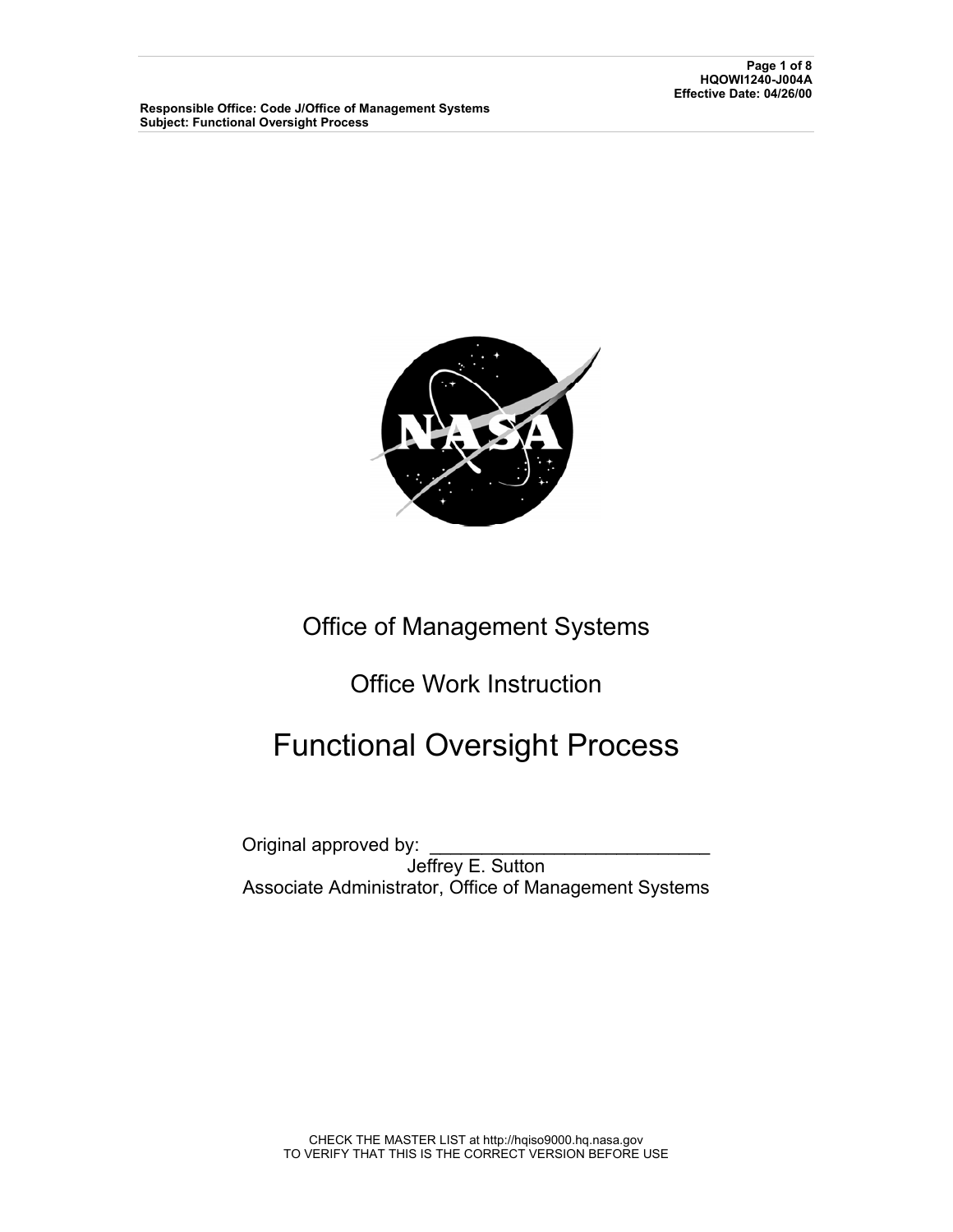### **DOCUMENT HISTORY LOG**

| <b>Status</b><br>(Baseline/<br><b>Revision/</b><br>Canceled) | <b>Document</b><br><b>Revision</b> | <b>Effective</b><br><b>Date</b> | <b>Description</b>                                                                                                                                                                                                                                                                                                                                                                                                                                                                                                                                                                                                |
|--------------------------------------------------------------|------------------------------------|---------------------------------|-------------------------------------------------------------------------------------------------------------------------------------------------------------------------------------------------------------------------------------------------------------------------------------------------------------------------------------------------------------------------------------------------------------------------------------------------------------------------------------------------------------------------------------------------------------------------------------------------------------------|
| <b>Baseline</b>                                              |                                    | 12/06/99                        |                                                                                                                                                                                                                                                                                                                                                                                                                                                                                                                                                                                                                   |
| <b>Revision</b>                                              | A                                  | 04/26/00                        | Revised to reflect the following changes. Modification of<br>paragraphs 2.1, 3.5, 6.3, 6.4, 6.7, 6.8, and 6.9 for clarity and<br>correctness. Deletion of step 6.13 due to OWI flowchart<br>standard. Renumbering of steps 6.14 through 6.18 due to<br>deletion of step 6.13. Addition to and renumbering of<br>paragraph 3. to reflect the addition of two definitions.<br>Addition of trigger document to flowchart in step 6.1.<br>Renumbering of steps 6.13 through 6.18 in flowchart.<br>Change to flowchart symbology of step 6.16 to reflect OWI<br>standard. Addition of "Stop" step following step 6.16. |
|                                                              |                                    |                                 |                                                                                                                                                                                                                                                                                                                                                                                                                                                                                                                                                                                                                   |
|                                                              |                                    |                                 |                                                                                                                                                                                                                                                                                                                                                                                                                                                                                                                                                                                                                   |
|                                                              |                                    |                                 |                                                                                                                                                                                                                                                                                                                                                                                                                                                                                                                                                                                                                   |
|                                                              |                                    |                                 |                                                                                                                                                                                                                                                                                                                                                                                                                                                                                                                                                                                                                   |
|                                                              |                                    |                                 |                                                                                                                                                                                                                                                                                                                                                                                                                                                                                                                                                                                                                   |
|                                                              |                                    |                                 |                                                                                                                                                                                                                                                                                                                                                                                                                                                                                                                                                                                                                   |
|                                                              |                                    |                                 |                                                                                                                                                                                                                                                                                                                                                                                                                                                                                                                                                                                                                   |
|                                                              |                                    |                                 |                                                                                                                                                                                                                                                                                                                                                                                                                                                                                                                                                                                                                   |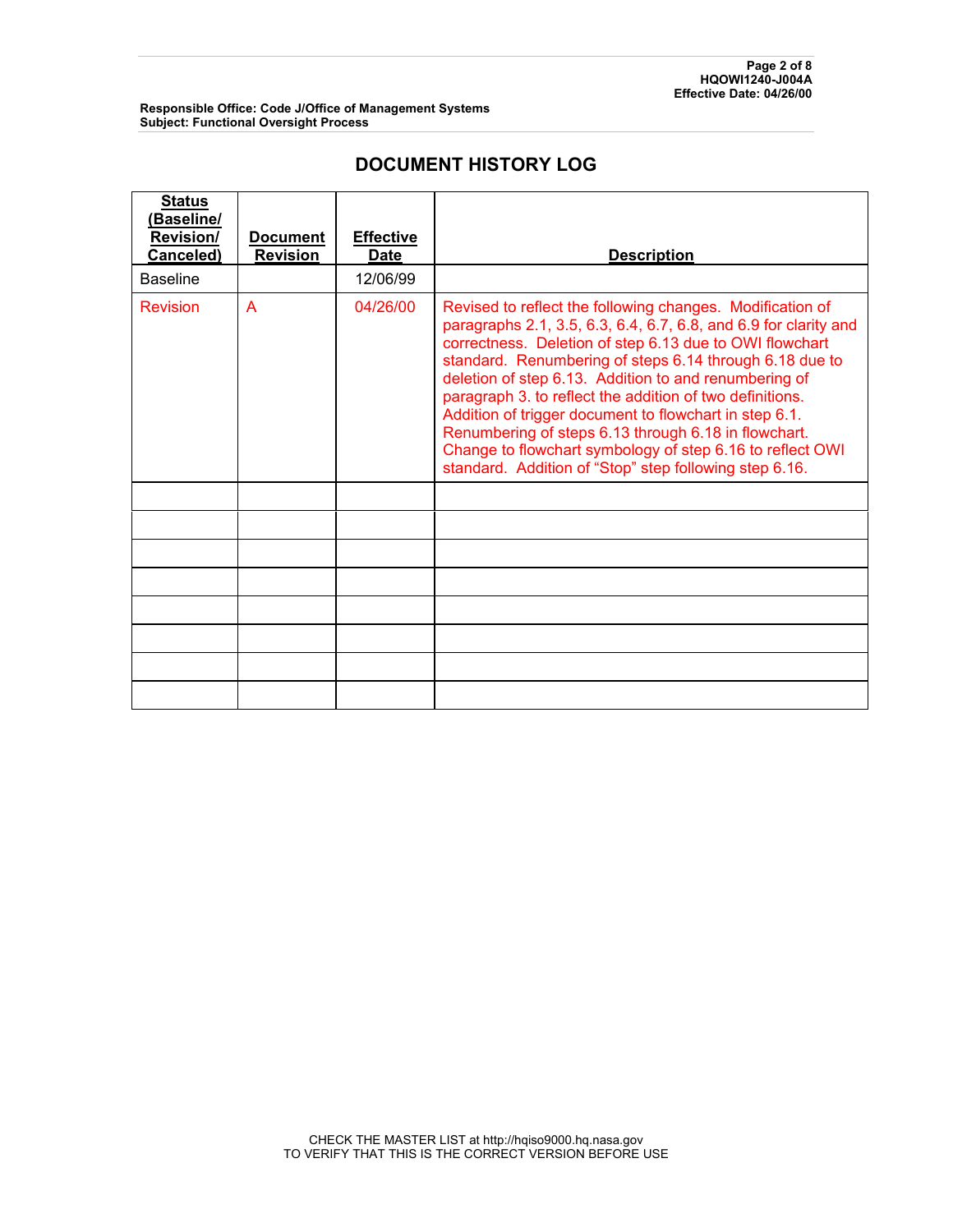#### **1. Purpose**

This Functional Oversight Office Work Instruction (OWI) describes the process for identifying, formulating, organizing and conducting Code J oversight activities. The purpose of these oversight activities is to verify compliance with and responsiveness to Federal laws, regulations, policies and requirements; and NASA policies, standards and strategic direction which require formal follow-up and reporting action by Code J staff for the Agency to optimally carry out its mission.

# **2. Scope and Applicability**<br>2.1 This OWI identifies the res

- This OWI identifies the responsible entities for staffing, planning, and conducting oversight activities. These oversight activities form a part of the Code J responsibility to provide the functional leadership and oversight for management systems, processes, functions and activities Agency-wide.
- 2.2 This OWI applies to all Code J Divisions and Offices that have an oversight responsibility as promulgated in NPG 1000.2 "NASA Strategic Management Handbook" and implemented in accordance with the "Office of Management Systems and Facilities Functional/Staff Office Implementation Plan"

#### **3. Definitions**

- 3.1 AA. Associate Administrator for Management Systems
- 3.2 Agency policy. NASA Policy Directives, Guidances, and Standards
- 3.3 Code J. Office of Management Systems
- 3.4 Director. Code J Division or Office Director
- 3.5 GAO. General Accounting Office
- 3.6 Insight. A low intensity surveillance mode used to routinely monitor functional area compliance with statutory, regulatory and fiduciary responsibilities.
- 3.7 OIG. NASA Office of Inspector General
- 3.8 Oversight. A high intensity inspection mode used to observe and report on functional area activities to ensure compliance with statutory, regulatory and fiduciary responsibilities.

#### **4. References**

- 4.1 NPG 1000.2 NASA Strategic Management Handbook
- 4.2 May 18, 1998 Office of Management Systems and Facilities Functional/Staff Office Implementation Plan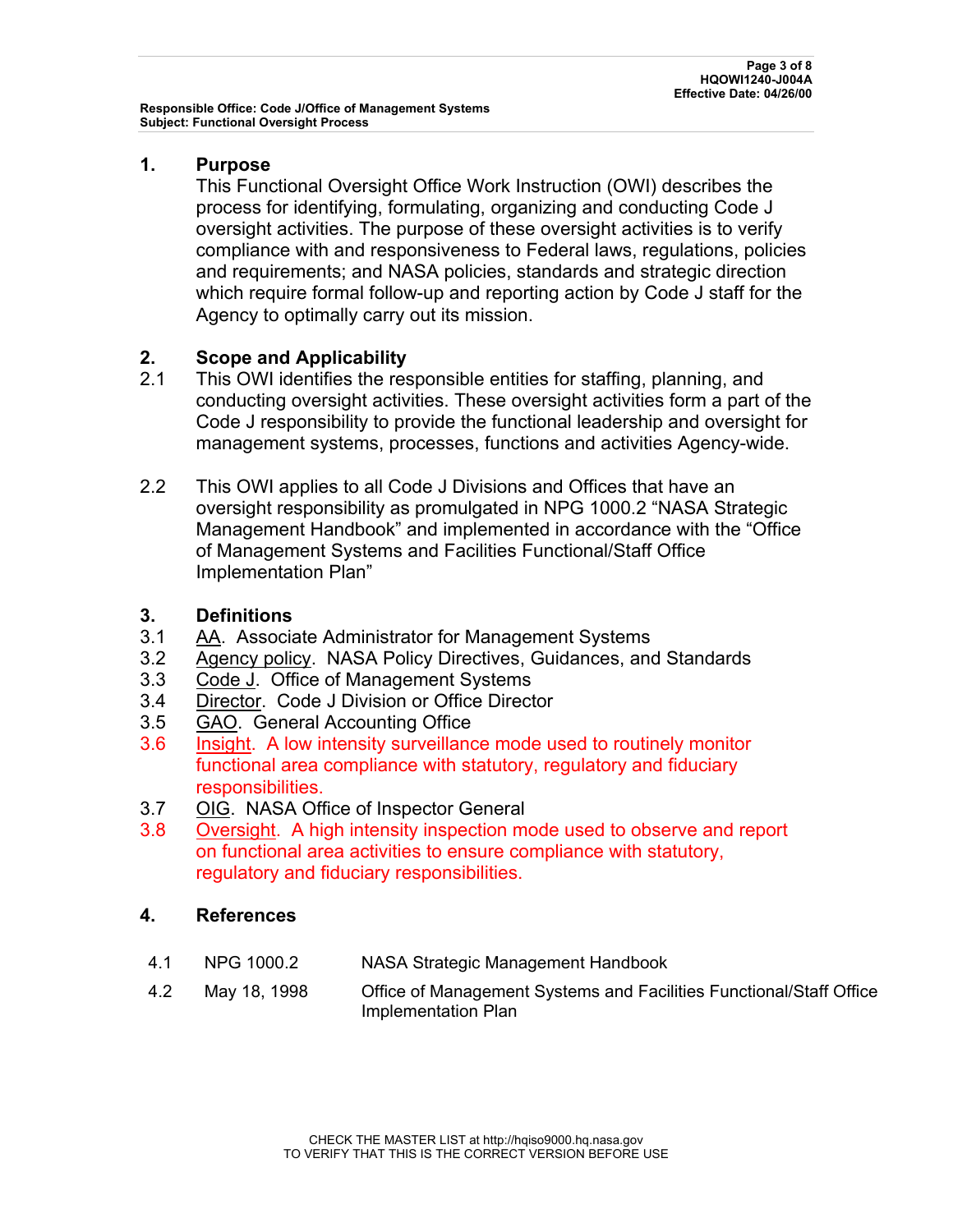#### **5. Flowchart**

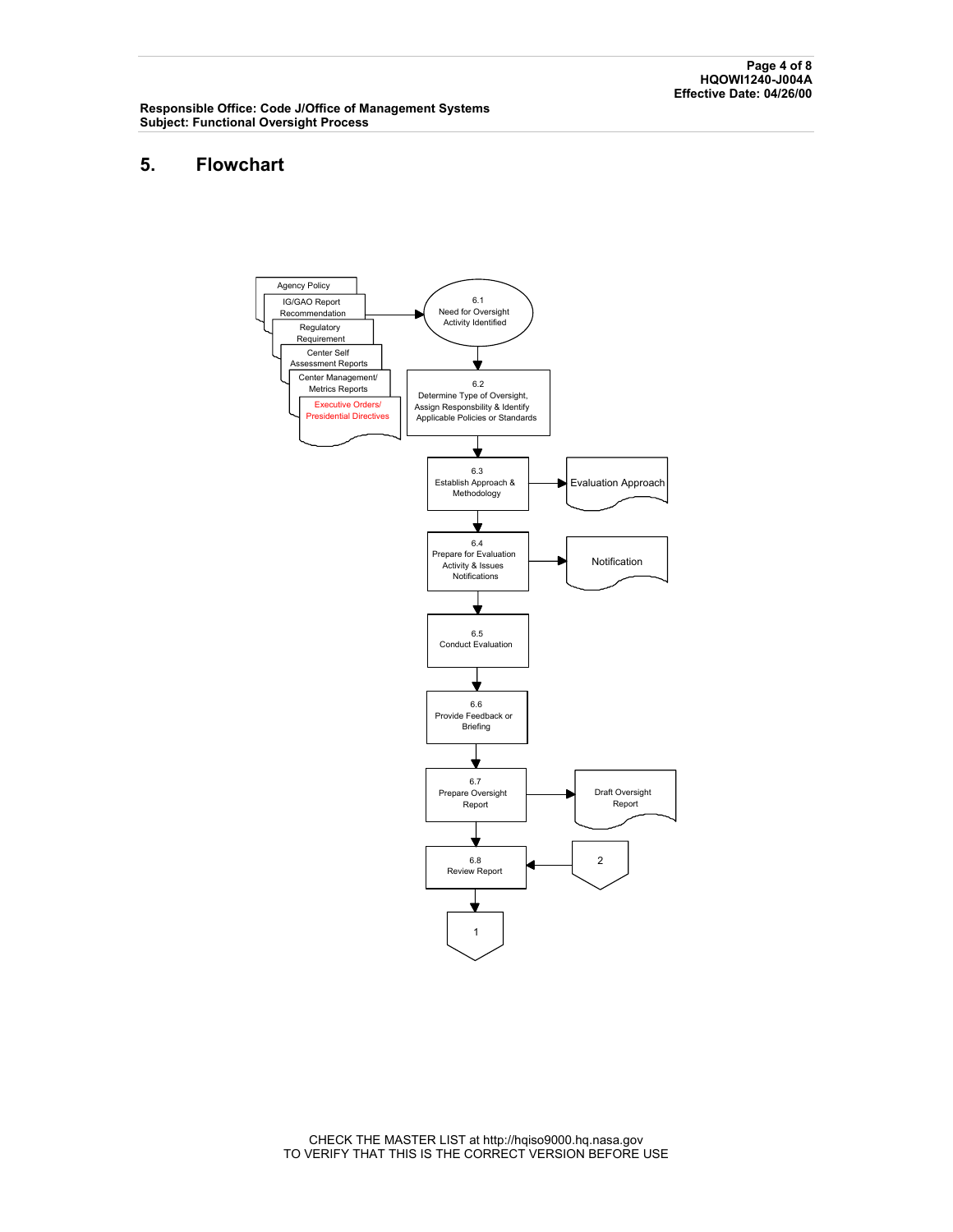

CHECK THE MASTER LIST at http://hqiso9000.hq.nasa.gov TO VERIFY THAT THIS IS THE CORRECT VERSION BEFORE USE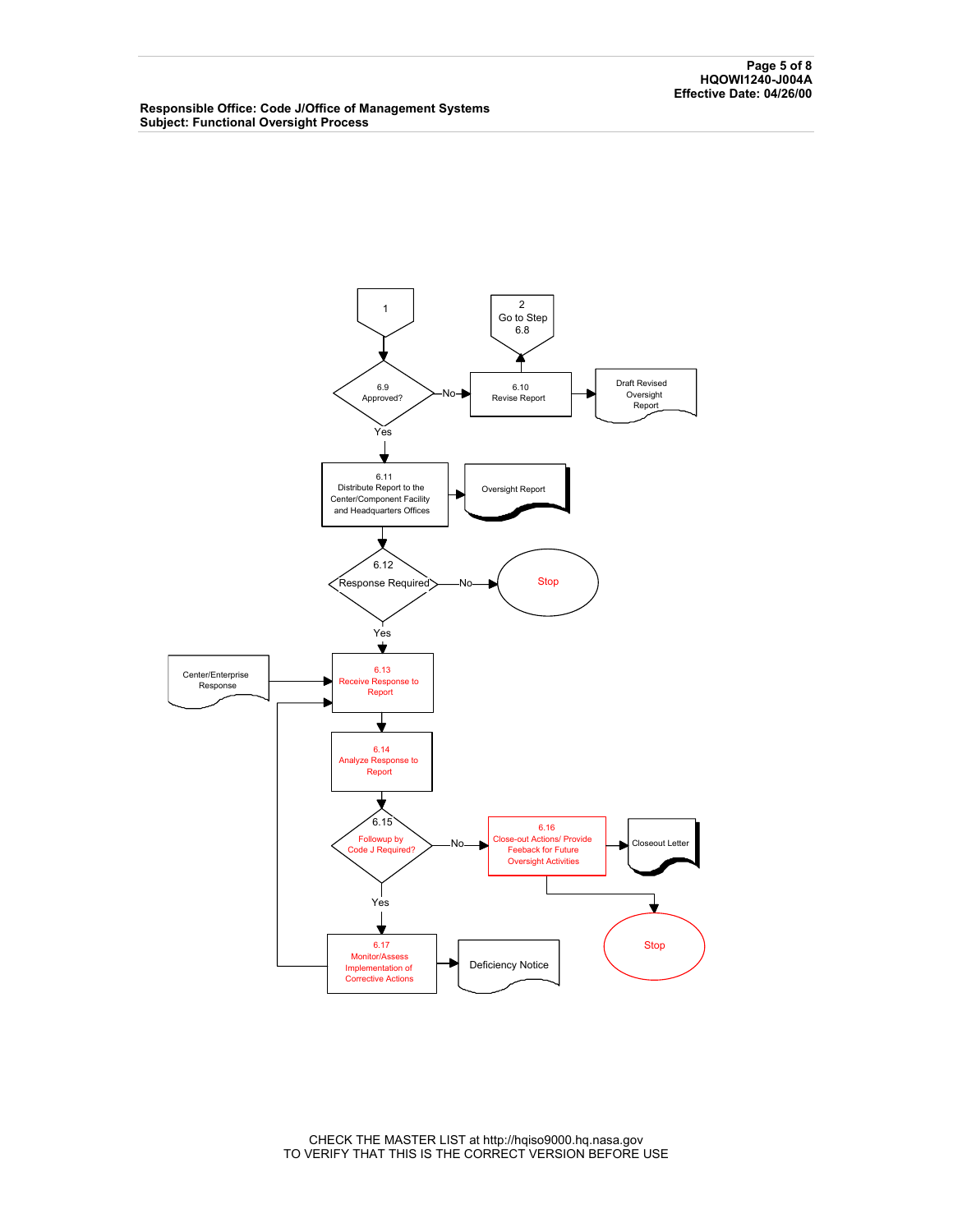| 6.          | <b>Procedure</b>           |                                                                                                                                                                                                                                                                                                                                                                                                                                                                                                                                                                                                                                                                                                                                                         |  |  |  |
|-------------|----------------------------|---------------------------------------------------------------------------------------------------------------------------------------------------------------------------------------------------------------------------------------------------------------------------------------------------------------------------------------------------------------------------------------------------------------------------------------------------------------------------------------------------------------------------------------------------------------------------------------------------------------------------------------------------------------------------------------------------------------------------------------------------------|--|--|--|
| <b>Step</b> | Actionee                   | Action                                                                                                                                                                                                                                                                                                                                                                                                                                                                                                                                                                                                                                                                                                                                                  |  |  |  |
| 6.1         | Director/AA                | Determine the need for an oversight activity triggered by<br>either a routine or periodic requirement as directed by<br>Federal law, regulation, or policy; or NASA directive,<br>guidance or standard.                                                                                                                                                                                                                                                                                                                                                                                                                                                                                                                                                 |  |  |  |
| 6.2         | Director/AA                | Determine the type of oversight required to assess<br>compliance with NASA policy. Identify all relevant policies<br>and standards germane to NASA processes, procedures<br>and operations. Assign an action officer.                                                                                                                                                                                                                                                                                                                                                                                                                                                                                                                                   |  |  |  |
| 6.3         | <b>Action Officer</b>      | Establish an oversight approach and methodology that best<br>meet the requirements as addressed in Section 6.2 in<br>accordance with the applicable rules that apply to the<br>specific functional area. The Action Officer will document<br>this approach and methodology in the form of an Evaluation<br>Approach that can be made available to all parties involved<br>in the evaluation*. This evaluation plan should also include<br>a retention and disposition plan for the oversight and<br>closeout reports; and a process to monitor and track<br>corrective actions. (Note*: If an Evaluation Approach has<br>been previously established, that meets the oversight<br>requirement, it may be used in lieu of developing a new<br>approach.) |  |  |  |
| 6.4         | <b>Action Officer</b>      | Prepare for the evaluation activity based on the specific<br>approach and methodology established to perform the<br>oversight function. The Action Officer will also notify all<br>affected parties of the pending evaluation by the most<br>appropriate means. Preparation and execution of the<br>evaluation can involve contractor resources to support<br>development of methods, conduct evaluation, and to<br>perform analyses                                                                                                                                                                                                                                                                                                                    |  |  |  |
| 6.5         | <b>Action Officer</b>      | Conduct evaluation as defined by the method and approach<br>established in step 6.3.                                                                                                                                                                                                                                                                                                                                                                                                                                                                                                                                                                                                                                                                    |  |  |  |
| 6.6         | <b>Director</b>            | Provide the evaluated Center/Component Facility feedback<br>through briefings (or other suitable means) with a<br>responsible party at the Center/Component Facility. This<br>feedback should discuss findings and recommendations<br>with the affected Center/Component Facility to ensure<br>mutual understanding of all observations. The feedback<br>should be of sufficient detail to leave Center/Component<br>Facility management with an accurate assessment of local<br>activities and a clear understanding of significant findings<br>and recommendations requiring management attention                                                                                                                                                     |  |  |  |
| 6.7         | Director/Action<br>Officer | Draft a report, memo or other suitable document as<br>warranted by the evaluation scope, recommendation,<br>findings, and corrective actions. The report should address<br>those items that require management attention and also<br>should identify any related activities that are being                                                                                                                                                                                                                                                                                                                                                                                                                                                              |  |  |  |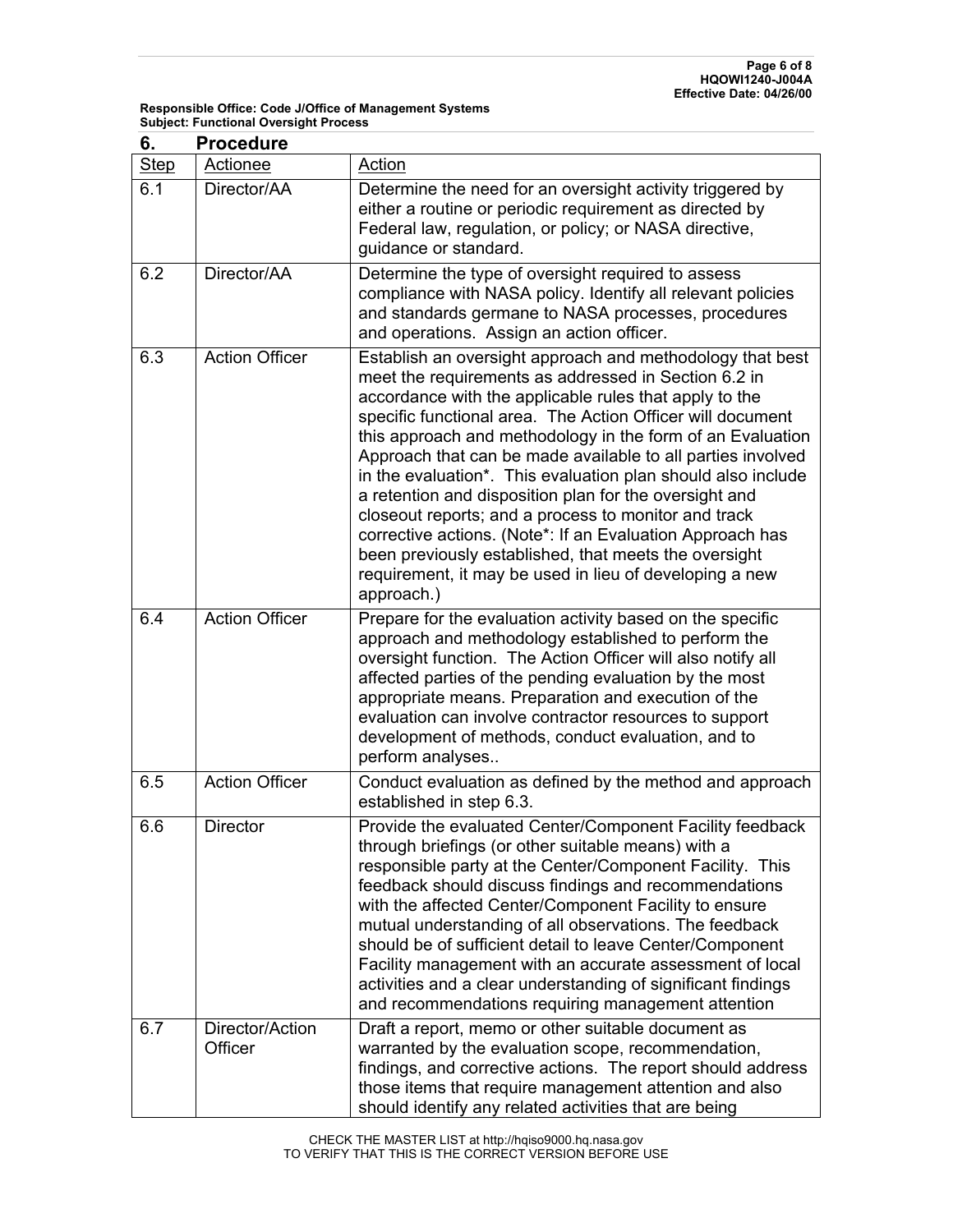|      |                                                   | performed in an outstanding manner to provide context or<br>positive feedback on Center/Component Facility operations.<br>Required actions should cite the specific rule/policy with<br>which the activity is in noncompliance. Depending on the<br>nature of the evaluation, findings and/or recommendations,<br>the report can at the discretion of the Director fulfill the<br>requirement of a closeout letter and not require a response.<br>If designated to include the closeout function, the report<br>should include a provision or statement notifying the<br>Center/Component Facility that no response is required to<br>the report. |
|------|---------------------------------------------------|---------------------------------------------------------------------------------------------------------------------------------------------------------------------------------------------------------------------------------------------------------------------------------------------------------------------------------------------------------------------------------------------------------------------------------------------------------------------------------------------------------------------------------------------------------------------------------------------------------------------------------------------------|
| 6.8  | <b>Director</b>                                   | Review the report for completeness and accuracy.                                                                                                                                                                                                                                                                                                                                                                                                                                                                                                                                                                                                  |
| 6.9  | Director/ AA                                      | Approve report and sign.                                                                                                                                                                                                                                                                                                                                                                                                                                                                                                                                                                                                                          |
| 6.10 | <b>Action Officer</b>                             | If the Director/AA does not approve the report, revise the<br>report.                                                                                                                                                                                                                                                                                                                                                                                                                                                                                                                                                                             |
| 6.11 | Action Officer/<br>Correspondence<br><b>Clerk</b> | Distribute the report to the Center/Component Facility and<br>Headquarters Offices associated with the evaluation.                                                                                                                                                                                                                                                                                                                                                                                                                                                                                                                                |
| 6.12 | <b>Action Officer</b>                             | If response required go to step 6.14 or if no response<br>required go to step 6.13.                                                                                                                                                                                                                                                                                                                                                                                                                                                                                                                                                               |
|      |                                                   |                                                                                                                                                                                                                                                                                                                                                                                                                                                                                                                                                                                                                                                   |
| 6.13 | Director/AA                                       | In the case that the oversight report requires a response<br>from the Center/Component Facility, the Director or AA will<br>receive a response from the evaluated Center/ Component<br>Facility addressing the recommendations, findings and<br>corrective actions based on the oversight report or<br>deficiency notice.                                                                                                                                                                                                                                                                                                                         |
| 6.14 | <b>Action Officer</b>                             | Review and analyze the Center/ Component Facility<br>response for adequacy and responsiveness to required<br>corrective actions. Provide recommendation to Director.                                                                                                                                                                                                                                                                                                                                                                                                                                                                              |
| 6.15 | <b>Director</b>                                   | Determine if follow-up action is necessary.                                                                                                                                                                                                                                                                                                                                                                                                                                                                                                                                                                                                       |
| 6.16 | Director/Action<br>Officer                        | If all actions are completed, Action Officer closeout this<br>review and report with a closeout letter, or other suitable<br>correspondence as determined by the Director, to the<br>Center/ Component Facility with a copy to the appropriate<br>Institutional Program Office. The closeout report or<br>correspondence should include a provision or statement<br>notifying the Center/ Component Facility that no further<br>response is required.                                                                                                                                                                                             |
| 6.17 | <b>Action Officer</b>                             | If follow-up action is required, monitor, track and assess<br>implementation of corrective actions as defined in the<br>Evaluation Approach. Notify the Center/ Component Facility<br>and responsible Institutional Program Office through a<br>deficiency notice of any deficiencies and corrective actions<br>that are required to be completed based on the response to<br>the oversight report.                                                                                                                                                                                                                                               |